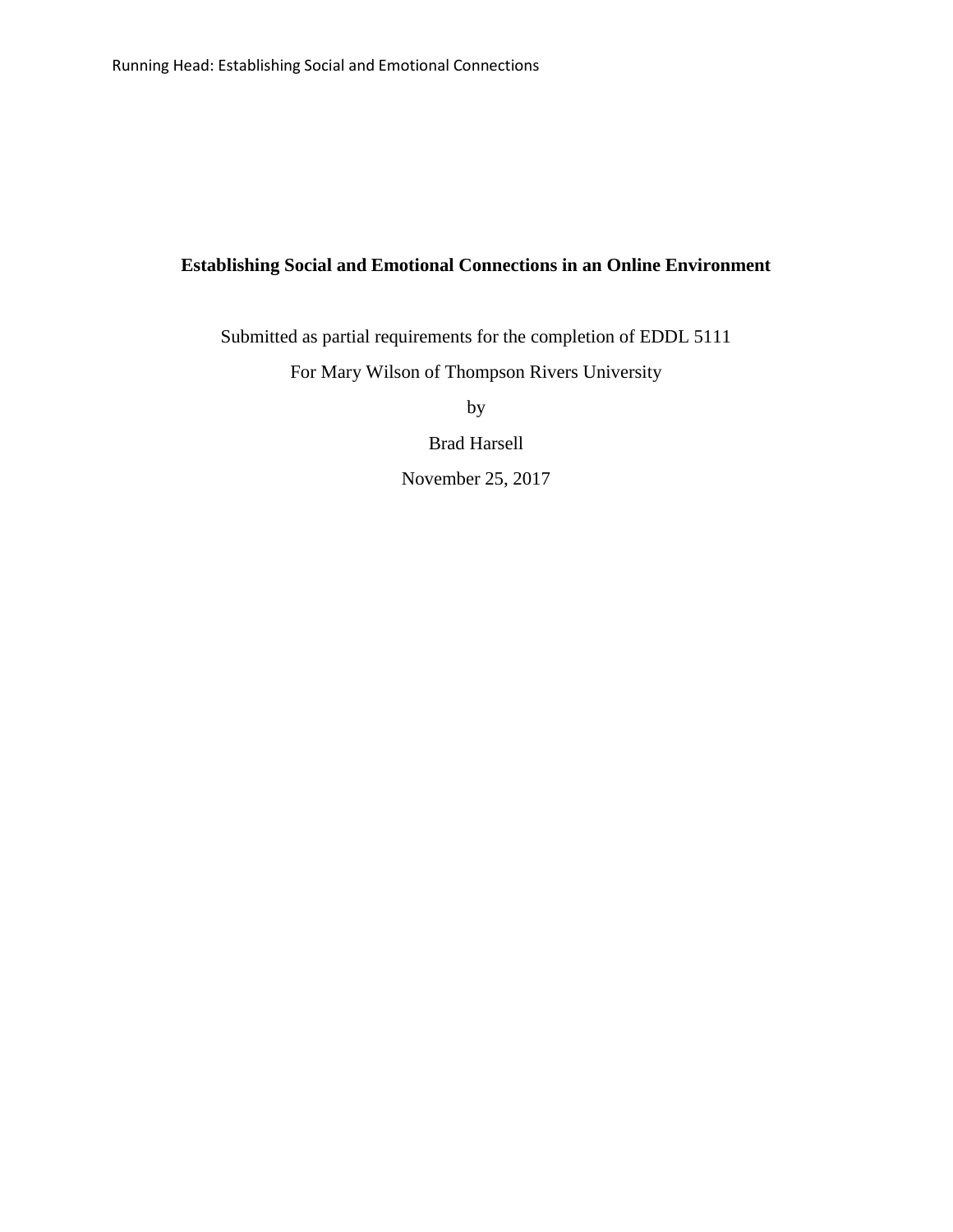## ESTABLISHING SOCIAL AND EMOTIONAL CONNECTIONS IN AN ONLINE **ENVIRONMENT**

### **Overview**

As a newcomer to the field of Distributed Learning I struggle with the idea that while the principle of good teaching practices are valid both face to face and online, much of what I feel makes me a good teacher is the passion and emotion I bring to the subject and the classroom. Best practices in traditional classrooms involve making non-verbal connections between the instructor and the learners and between the learners themselves. My concern is that short of a virtual classroom, which has its own drawbacks and concerns, can I be successful as an instructor and can I ensure learner connection and success in an online environment. My intent here is to view this issue through the lens of my own experiences over the past thirty plus years, from my time in industry to my own experiences as both a learner and instructor in a postsecondary environment.

Distributed learning has existed in different formats for decades, long before the advent of the internet, and the struggle to make connections is not a new problem. . Correspondence courses, relying on the postal system to deliver lesson plans and textbooks and receive completed work existed for decades before the advent of computers. While it may seem like an impersonal method to learn in its original format there was at least a modicum of personal contact. Introductions, instructions, and responses to submitted work were hand written. As a person who grew up in the era when handwritten letters were still the norm I can attest to the fact that emotion and personality do manifest themselves in the act of writing. Technological advancements eliminated some of this contact with the advent of copying systems and word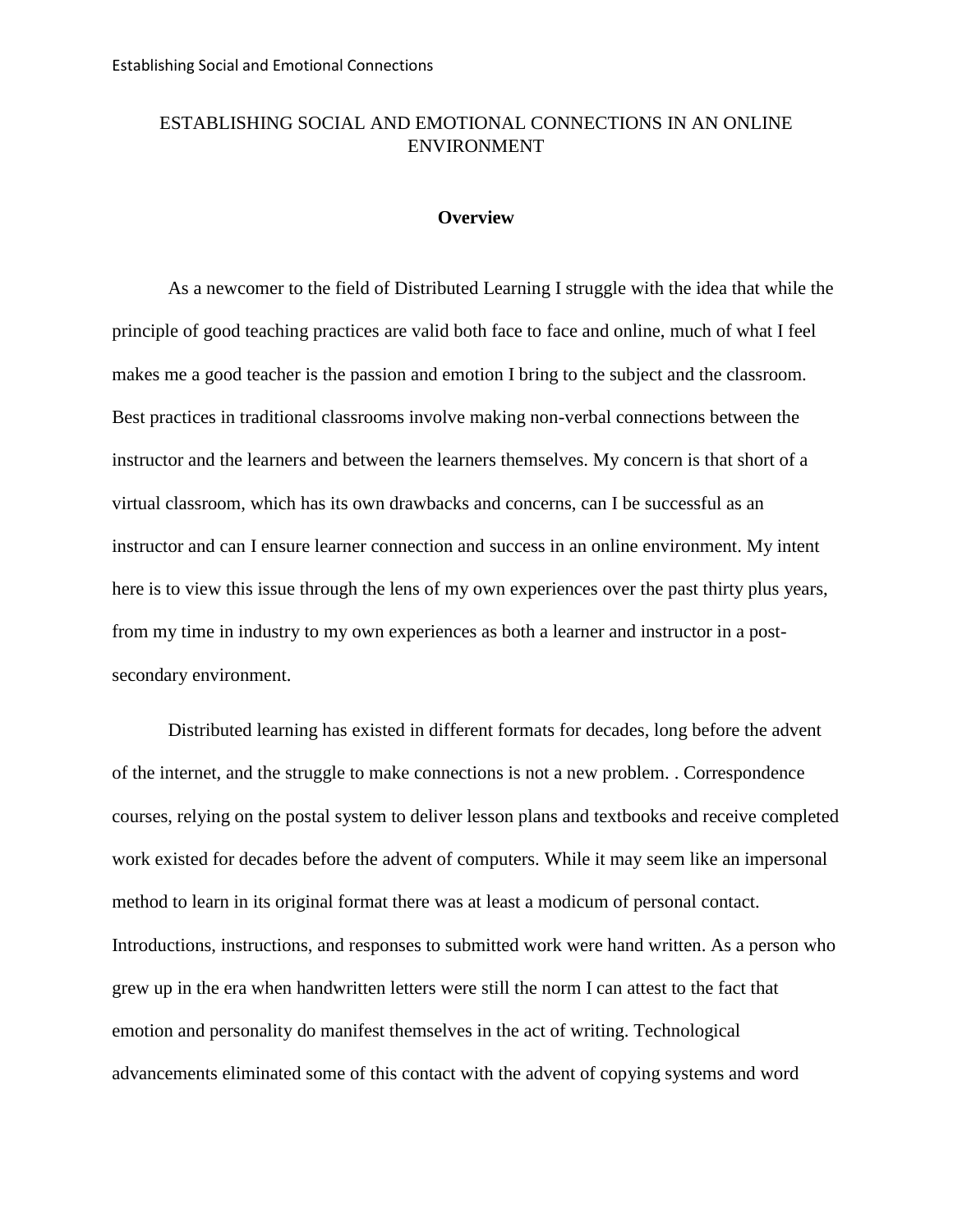processors. While efficient from a system point of view the "warmth" of handwritten letters was lost.

The next technological advancement brought us Computer Aided Instruction (CAI). Before the advent of the internet and the World Wide Web CAI was being delivered to remote learners through dedicated servers located at a central location. This was my first experience with distributed learning, long before I even knew the term existed, let alone what it was. Part of my responsibilities in the engineering department was Information Technology (IT). This included departmental administrative responsibilities far a CAI called PLATO (Programmed Logic for Automatic Teaching Operations). Depending on your perspective PLATO was either a resounding success (Bates, 2015) or an abysmal failure (Waters, n.d.). PLATO delivered standardized content to its students through a "dumb" (non PC) terminal. While my responsibilities were supposed to be limited to technical and administrative issues I found myself spending significant amounts of time with the learners interpreting content. Viewed through the lens of time I believe I was providing the connection and support, the sense of community, which was missing.

The advent of the internet led to an exponential increase in distributed learning. The internet was viewed as a way to deliver content efficiently and at a low cost to users who could complete lessons at their leisure. Keller's Personalized System of Instruction (PSI) advocate mastery learning and offered no time limit courses, theoretically taking all the stress of deadlines away from the student (Keller, 1968). Massive Open Online Courses (MOOCs) brought high quality courses from premium universities around the world to the masses either at a fraction of their bricks and mortar tuition costs or free. The success of online institutions like Udemy, Khan Academy, and Coursera has changed the face of post secondary education. There is significant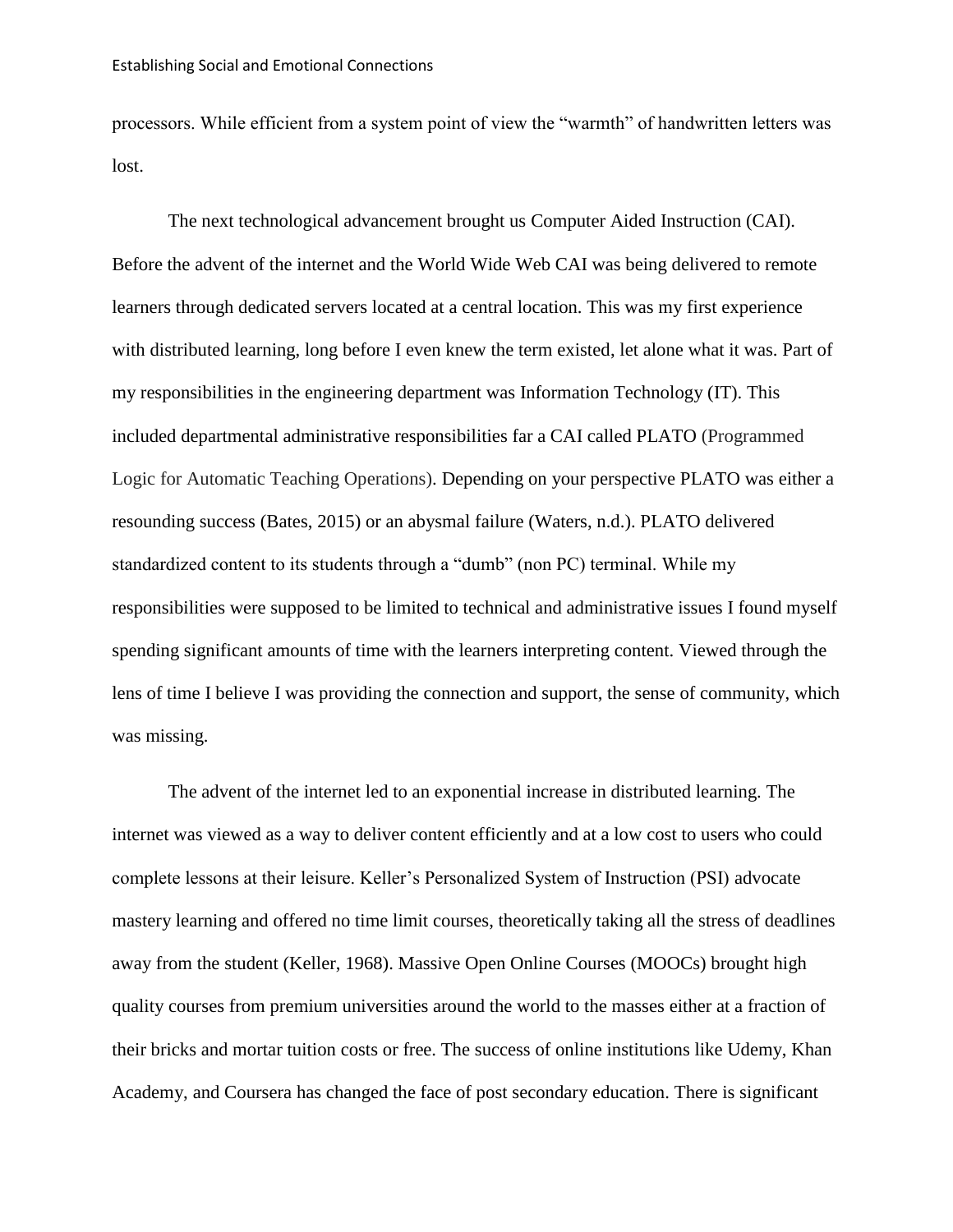research that shows that current and future generations of learners prefer this format to face to face instructions. (Khan, 2011) To a significant portion of these potential students the use of videos that can be paused, rewound, and consumed at leisure is preferred over attending a live lecture.

At the other end of the spectrum are learners like myself. This is my third attempt at taking a program in an online format. My previous attempts ranged from crash and burn to pitiful. As a learner I am capable of learning on my own. In my industry career I spent almost thirty years learning new technologies without assistance. Part of my function was to be the "point man", to learn new equipment and technologies through manuals, research, and hands on experience then disseminate that knowledge. Since my industry days I have completed a certificate, two diploma programs, and a graduate degree all focusing on education. Through them all I craved that sense of community and connection that came with face to face classes. I committed to two years of bi-weekly three hour one way commutes to do my masters in a cohort program instead of online. In my opinion one of the most important issues we face in distributed learning is how to accommodate the entire spectrum of learners, and to bring them together to create a functioning online community.

In my second year cohort class typically 50% of the students have taken their first year at my college together. The remainder are a mix of students who have taken their first year at other institutions or who have been admitted directly into second year of the program with Prior Learning Assessment. As most of the practical activities in the first two courses are group activities it is imperative for me to create connections immediately. I do this with a combination of an icebreaker, where students will pair and interview each other then describe their partner to the class, and with the establishment of base groups.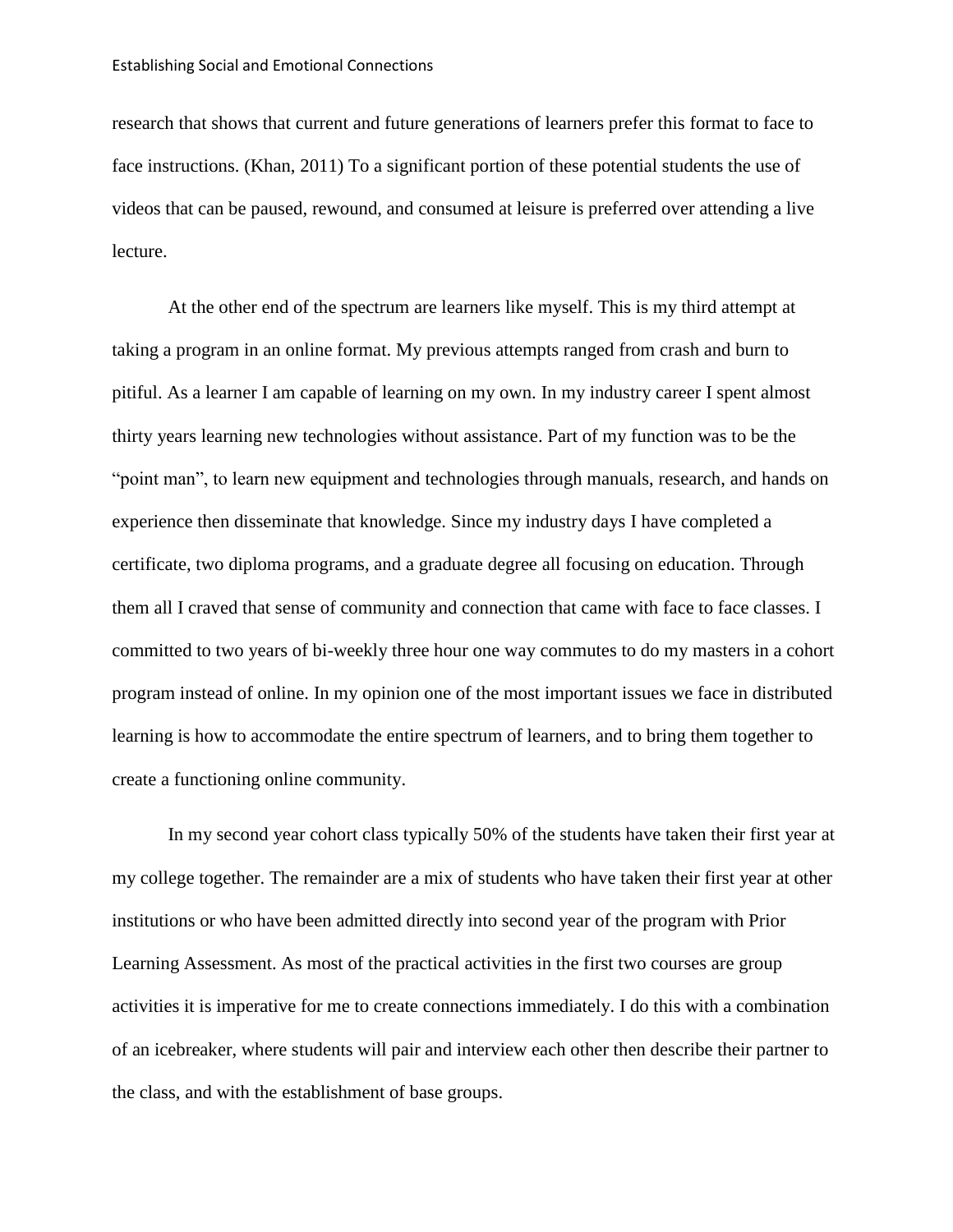#### Establishing Social and Emotional Connections

The choice of which techniques to use to achieve similar results in an online community is a difficult one. Research is ongoing, but I believe that the results of this research is not definitive. As previously noted online learners form a spectrum, from those who prefer it to those who do it because it's the only way. The Grant and Thorton study on online best practices is typical of this research. (Grant & Thorton, 20017) First is the limited nature of the results, twelve instructor responses and 150 student responses is a small sample size. In addition the study was conducted on online learners in undergraduate programs. Since many of these programs offer a choice of online or in person delivery the study was surveying a large number of students taking the courses online by preference. The population studied was already predisposed to online learning and the techniques preferred, this may not hold true for those on the other end of the spectrum. The principles advocated are important, and will be employed in my program, but I am anticipating the process to be iterative as I find out what works for my student population.

The exercises in this course are submitted individually, but support from fellow learners is critical for success. So my immediate goal and focus of this discussion will be to first develop a sense of community, "when the participants in a learning space are able to develop a sense of community, many significant learning advantages and opportunities can result (Oliver, Herrington, Herrington, & Reeves, 2007). This sense of community should be the foundation for future strategies and activities. " Strategies should be selected to motivate learners, facilitate deep processing, build the whole person, cater to individual differences, promote meaningful learning, encourage interaction, provide relevant feedback, facilitate contextual learning, and provide support during the learning process." (Ally, 2011) Building a sense of community will support all of these strategies, particularly encouraging interaction and providing support.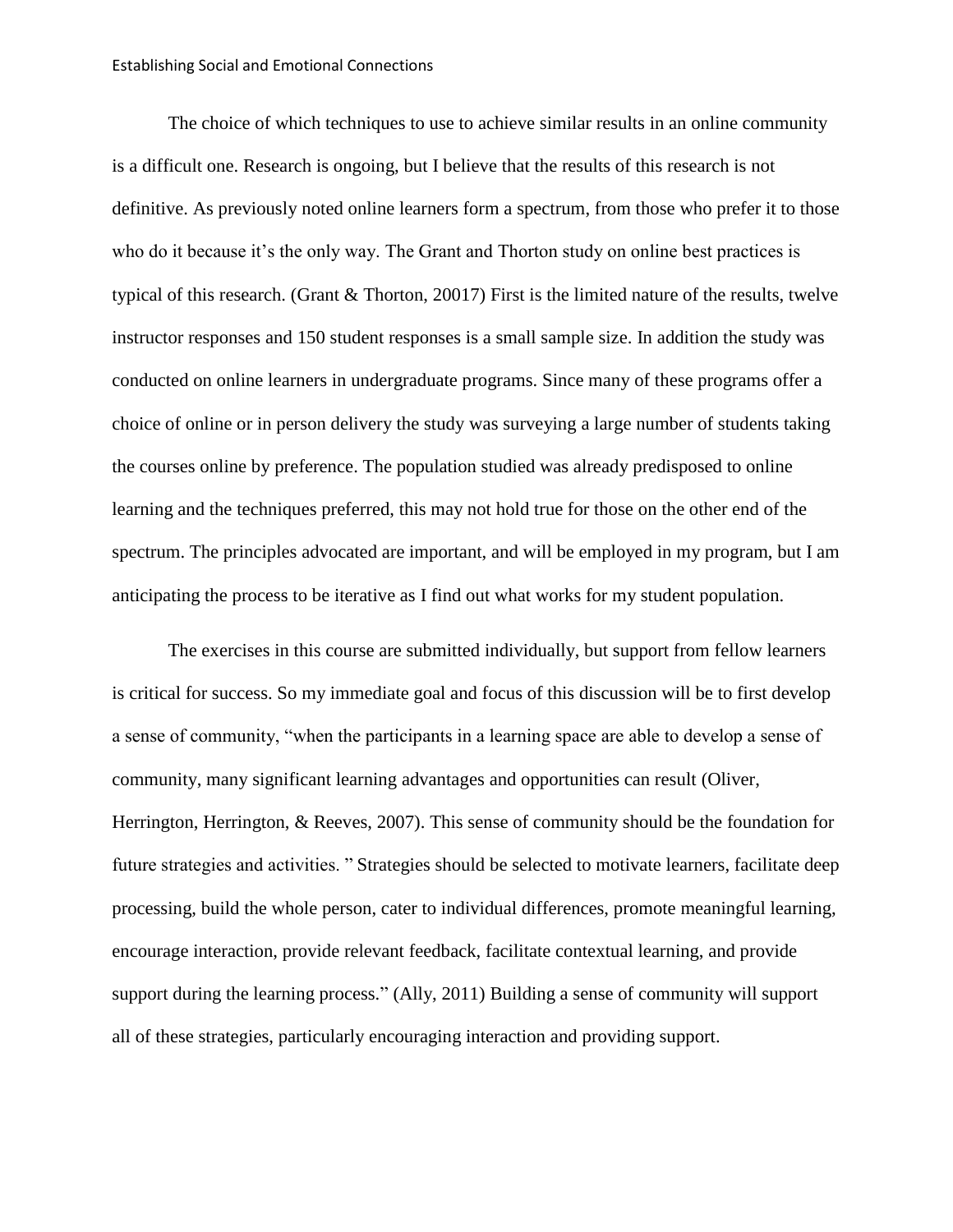Given the diversity of my student population, from just exiting high school to mid 40's and upgrading, it is important to recognize the diversity and the value that life experience can bring to the course.

..adult learners have a life-centered orientation to learning that is relevant and application-based. It can be concluded that as more adult students bring life experiences into the online environment, faculty should incorporate authentic experiences that are applicable to real world situations (Grant & Thorton, 20017)

The methods used should also facilitate the creation of a social group, requiruing "The ability of participants in a community of inquiry to project their personal characteristics into the community thereby presenting themselves to others as real people" (Rourke & Kanuka)

My vehicle of choice for this exercise will be similar to what was used in the Beginning and Establishing Successful Teachers (BEST) program. Social support was established through a user forum. "This interaction is manifest in a forum titled *Keep in touch*" (Oliver, Herrington, Herrington, & Reeves, 2007) I have created a threaded discussion forum on our distributed learning platform Blackboard Learn. The forum will be used for faculty and students to provide technical support, but two exercises will focus on building community.

The first exercise for the incoming course will be to read the last exercise of previous participants. The technique is called the "legacy letter" (Macpherson, Alice) and involves the outgoing learners documenting what they wished they knew at the beginning, and what they feel is important, and pass that information on to new learners. Having some foreknowledge of what to expect and focus on, and to know others have faced these issues and were successful should lower stress and created a sense of belonging to the past, present and future community.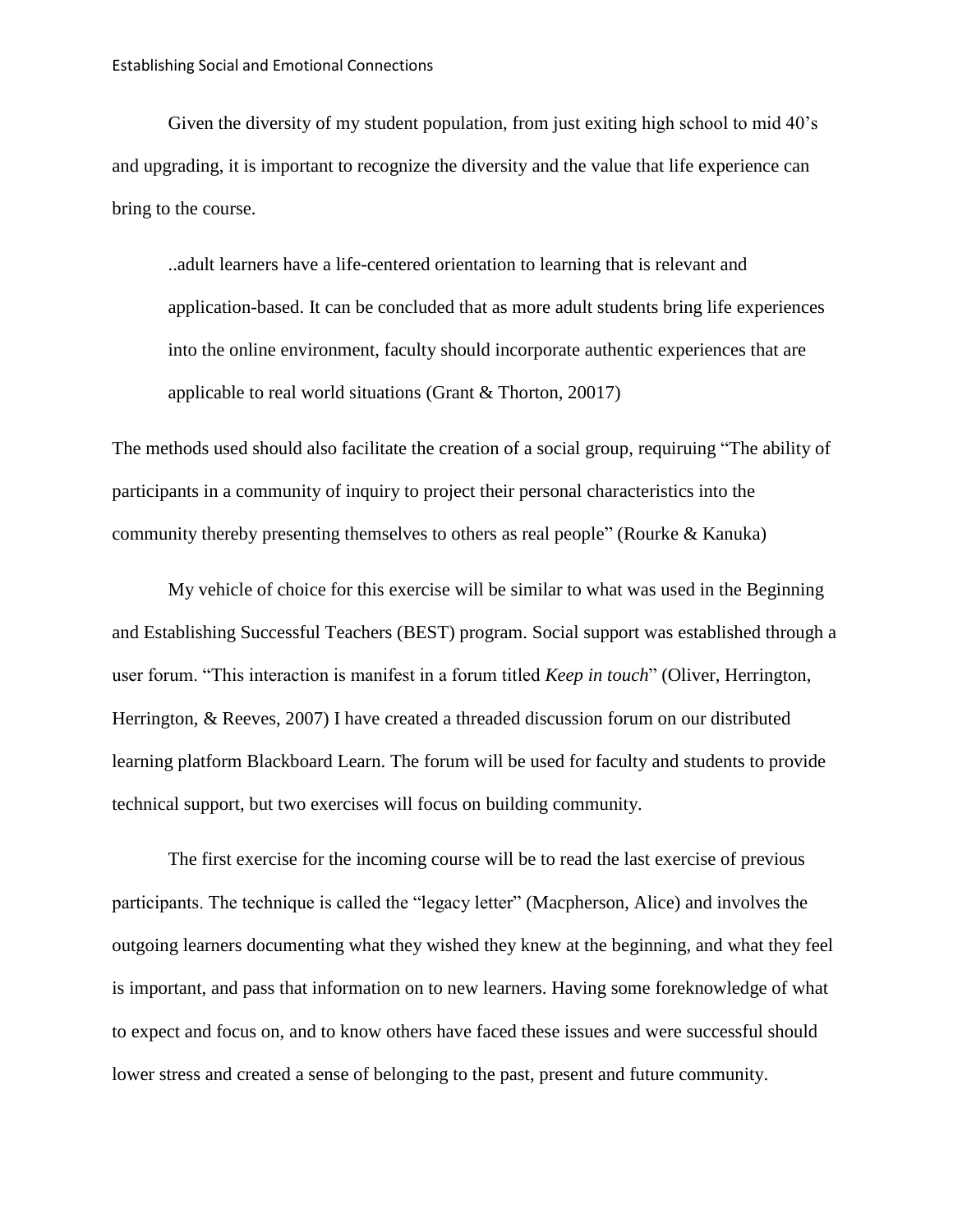The second exercise, while light hearted, is the first opportunity for learners to begin to get to know each other in a way that normally occurs in idle conversation. Called the "wanted poster", (Macpherson, Alice) it involves learners filling out an old west style wanted poster with information they are willing to share. This allows learners, and the instructor, to share how they view themselves, how they perceive others view them, and their interests outside of the course. This technique has been very successful for me in face to face courses, and the format should transfer well to an online forum.

Throughout this paper I've looked at distributed learning from my past, my present, and where I hope to go in the future. I am confident that the technical activities I have designed for use in class will translate well to an online environment. It is my hope that the techniques I have discussed will allow me to project my passion with the topic, and help my learners to connect and build a functioning learning community.

## References

- Ally, M. (2011). foundationS of EducaTional Theory for Online Learning. In T. Anderson, *The Theory and PracTice of Online Learning* (pp. 15-44).
- Bates, A. (2015). A Short History of Educational Technology. *Teaching in a Digital Age*.
- Grant, M. R., & Thorton, H. R. (20017). Best Practices in Undergraduate Adult-Centered Online Learning: Mechanisms for Course Design and Delivery . *MERLOT Journal of Online Learning and Teaching*.
- Keller, F. (1968). Good-bye, teacher.... *Journal of Applied Bahavior Analysis*, 78-89.
- Khan, S. (2011, March). *Salman Khan - Lets use video to reinvent education*. Retrieved from Ted: http://www.ted.com/speakers/salman\_khan
- Macpherson, Alice. (n.d.). COOPERATIVE LEARNING GROUP ACTIVITIES FOR COLLEGE COURSES: A GUIDE FOR INSTRUCTORS. Kwantlen Polytechnic University.
- Oliver, R., Herrington, J., Herrington, A., & Reeves, T. (2007). representing Authentic Learning designs Supporting the development of Online Communities of Learners. *Journal of learning Design*.

Rourke, L., & Kanuka, H. (n.d.). Learning in Communities of Inquiry:: A Review of the Literature.